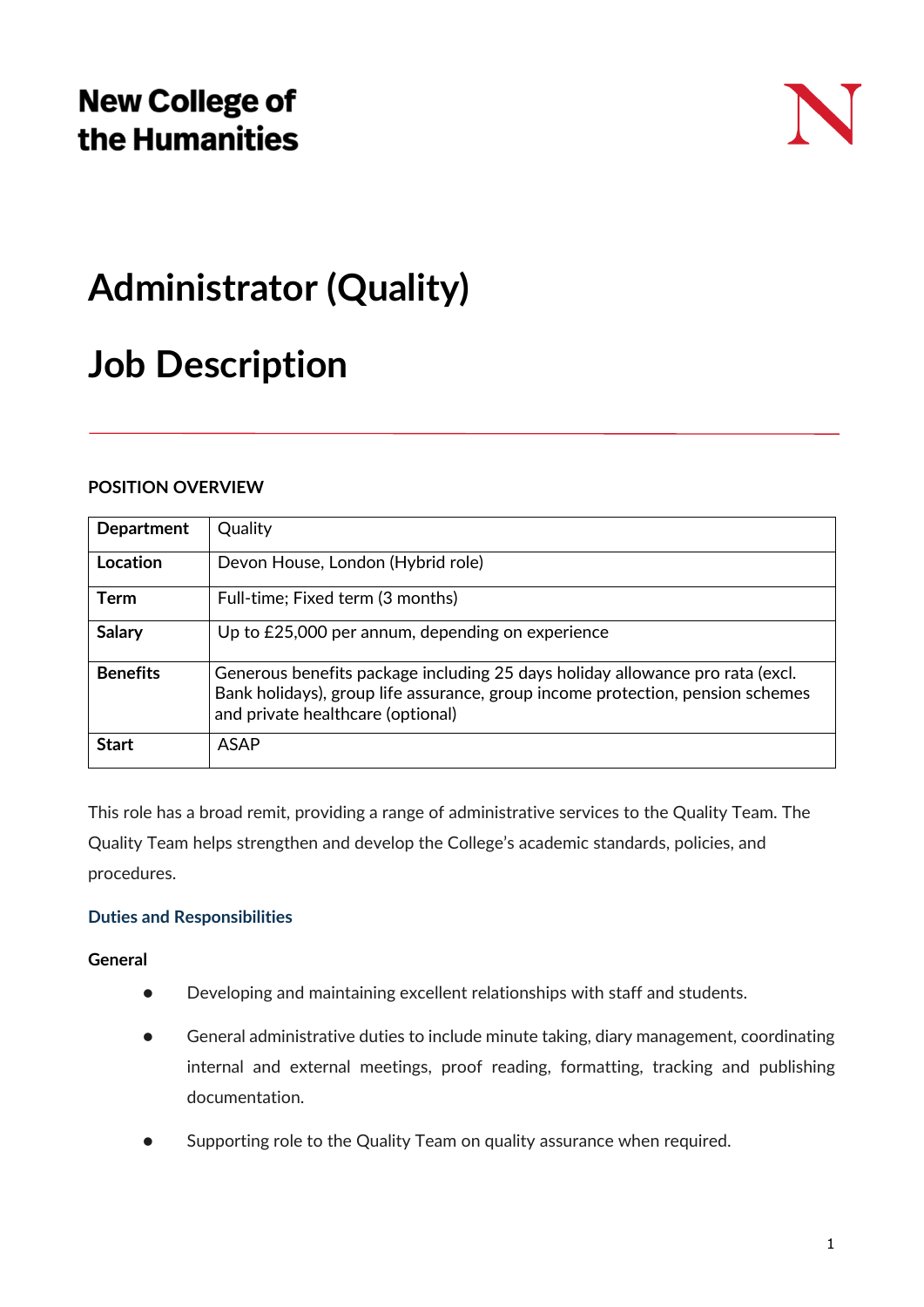#### **Programme Management**

- Support the Quality Team in maintaining version control of programme and course documentation, including supporting the coordination of the production of programme specifications, course descriptors and programme handbooks for proposed degrees, supporting the coordination of current programme and course modifications.
- Supporting the coordinating of College programme approval events, in line with AQF4 Programme and Course Approval and Modification.
- Supporting the Quality Managers in the administration of the annual review and monitoring processes in line with AQF5 Annual Monitoring and Reporting.

#### **Student Engagement**

Support the College's internal and external student surveys.

#### **About the College**

Founded in 2012, New College of the Humanities has established itself as a prestigious higher education institution based in the heart of London. After becoming part of Northeastern University's global network in early 2019, the College has undergone a period of rapid growth, having been granted Taught Degree Awarding Powers in February 2020 and moved to a new, state-of-the-art campus in 2021. NCH continues to grow further expanding its student cohort, courses, network, and opportunities.

#### **Person Specification Criteria (Essential / Desirable)**

| <b>Person specification</b>                                                                                                       | Essential /      |
|-----------------------------------------------------------------------------------------------------------------------------------|------------------|
|                                                                                                                                   | <b>Desirable</b> |
| <b>Education/training</b>                                                                                                         |                  |
| Honours degree or equivalent professional or vocational qualification                                                             | D                |
| <b>Experience</b>                                                                                                                 |                  |
| Knowledge and experience of regulatory frameworks in Higher Education                                                             | D                |
| <b>Skills and aptitudes</b>                                                                                                       |                  |
| Good written communications and strong interpersonal skills to deal with<br>individuals at various levels and a positive attitude | E                |
| Excellent IT skills, including advanced Excel, Word, Student Information<br>Systems, and Virtual Learning Environment platforms   | F                |